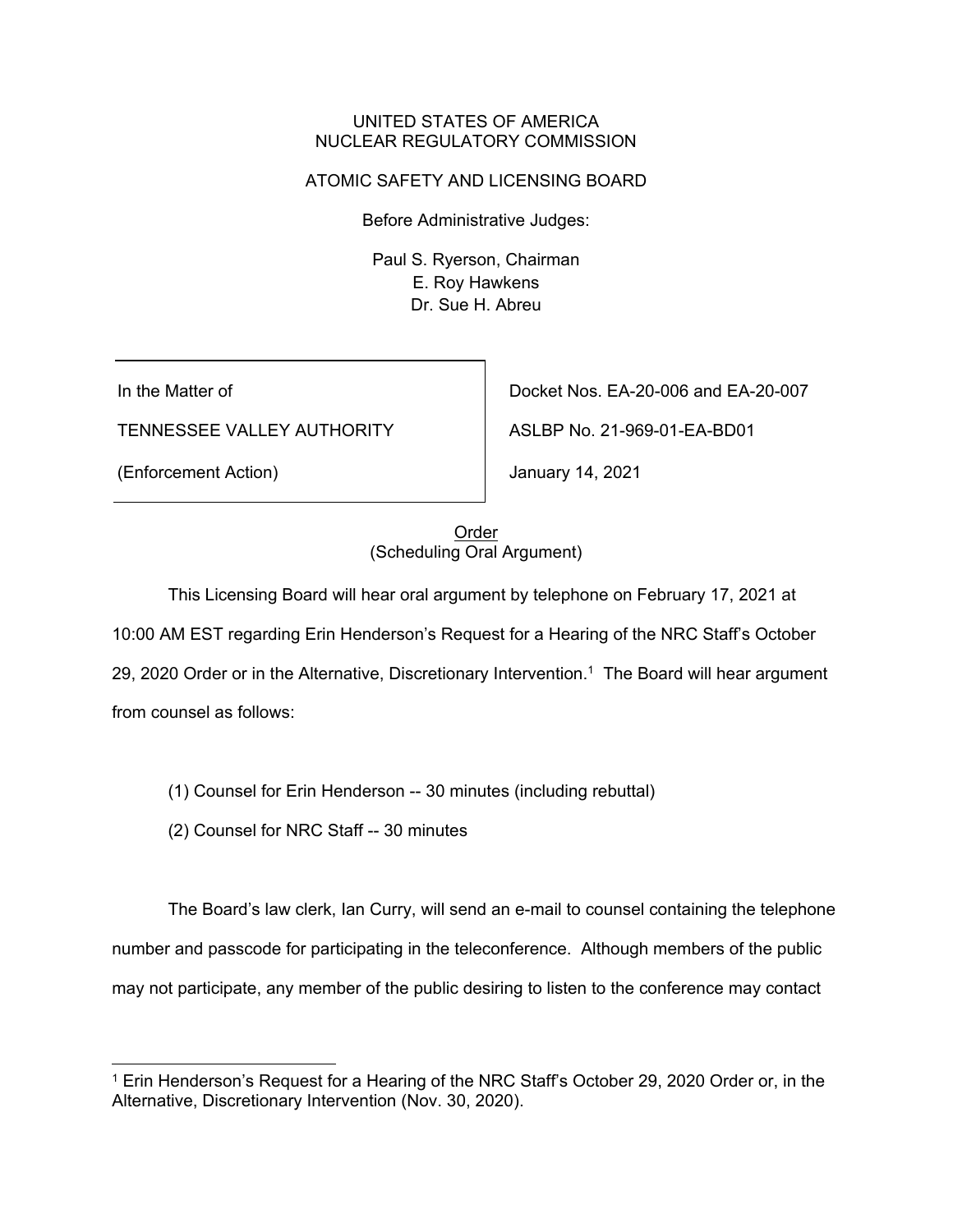Mr. Curry at Ian.Curry@nrc.gov no later than February 16, 2021 at 5:00 PM EST to obtain the telephone number and appropriate passcode.

It is so ORDERED.

### FOR THE ATOMIC SAFETY AND LICENSING BOARD

#### $\overline{\phantom{a}}$ */RA/*

Paul S. Ryerson, Chairman ADMINISTRATIVE JUDGE

Rockville, Maryland January 14, 2021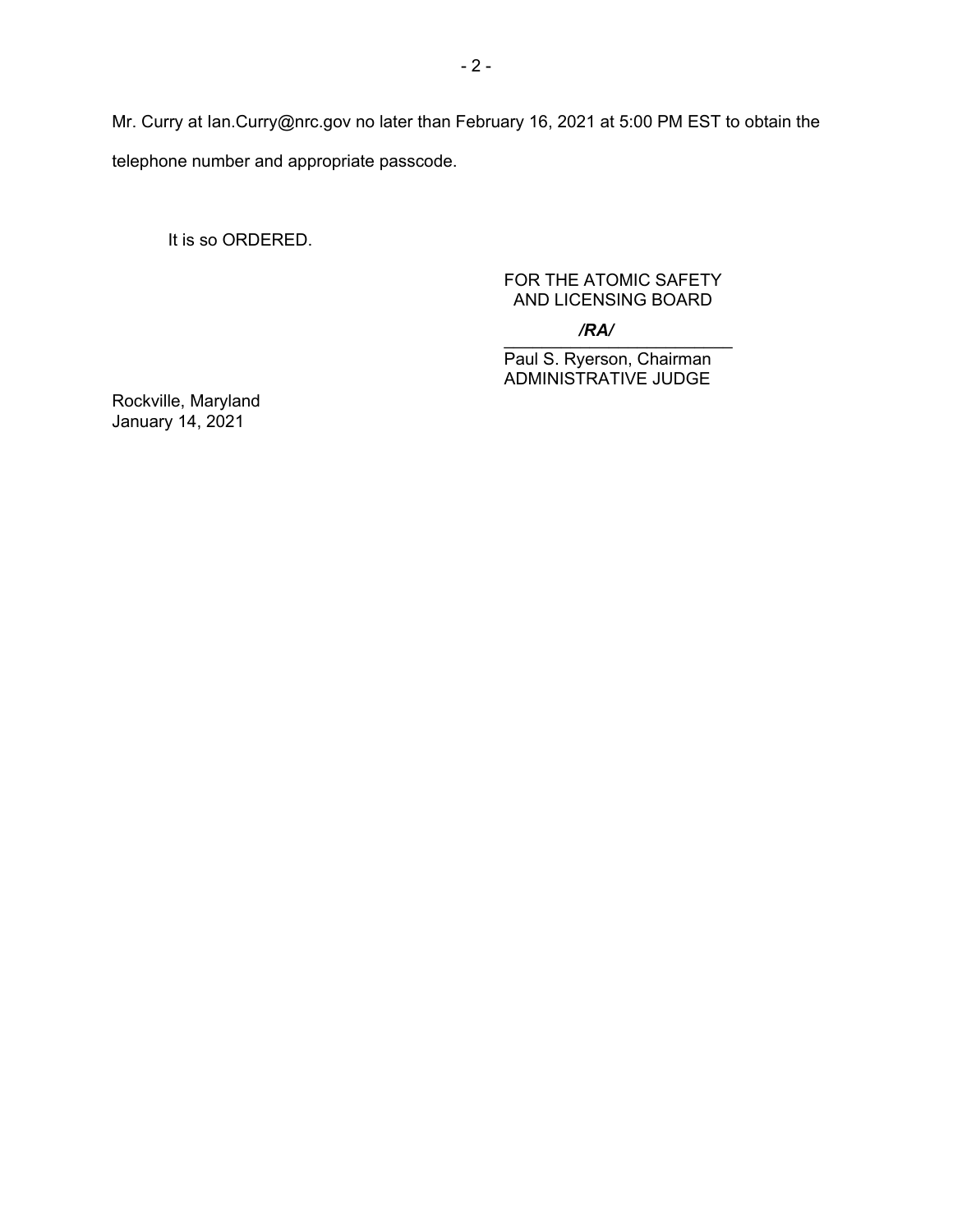### UNITED STATES OF AMERICA NUCLEAR REGULATORY COMMISSION

In the Matter of )

 $)$ 

 $)$ 

(Enforcement Action) )

TENNESSEE VALLEY AUTHORITY ) Docket Nos. EA-20-006 and 20-007-EA

# CERTIFICATE OF SERVICE

I hereby certify that copies of the foregoing **Order (Scheduling Oral Argument)** have been served upon the following persons by Electronic Information Exchange.

U.S. Nuclear Regulatory Commission Office of Commission Appellate Adjudication Mail Stop: O-16B33 Washington, DC 20555-0001 E-mail: ocaamail@nrc.gov

U.S. Nuclear Regulatory Commission Atomic Safety and Licensing Board Panel Mail Stop: T-3F23 Washington, DC 20555-0001

Paul S. Ryerson, Chairman Administrative Judge

E. Roy Hawkens Chief Administrative Judge

Dr. Sue H. Abreu Administrative Judge

Ian Curry, Law Clerk Stephanie Fishman, Law Clerk

E-mail: paul.ryerson@nrc.gov roy.hawkens@nrc.gov sue.abreu@nrc.gov ian.curry@nrc.gov stephanie.fishman@nrc.gov U.S. Nuclear Regulatory Commission Office of the Secretary of the Commission Mail Stop: O-16B33 Washington, DC 20555-0001 E-mail: hearingdocket@nrc.gov

U.S. Nuclear Regulatory Commission Office of the General Counsel Mail Stop - O-14A44 Washington, DC 20555-0001 Sara Kirkwood, Esq. Mauri Lemoncelli, Esq. Patrick Moulding, Esq. Kevin Roach, Esq. Thomas Steinfeldt, Esq. Brian Newell, Paralegal Stacy Schumann, Paralegal E-mail: sara.kirkwood@nrc.gov mauri.lemoncelli@nrc.gov patrick.moulding@nrc.gov kevin.roach@nrc.gov thomas.steinfeldt@nrc.gov brian.newell@nrc.gov stacy.schumann@nrc.gov

On behalf of Tennessee Valley Authority

O'Melveny & Myers LLP Mary Patrice Brown, Esq. Laurel Loomis Rimon, Esq. Alexander Duran, Esq. 1625 Eye Street, NW Washington, DC 20006 Email: mpbrown@omm.com lrimon@omm.com aduran@omm.com